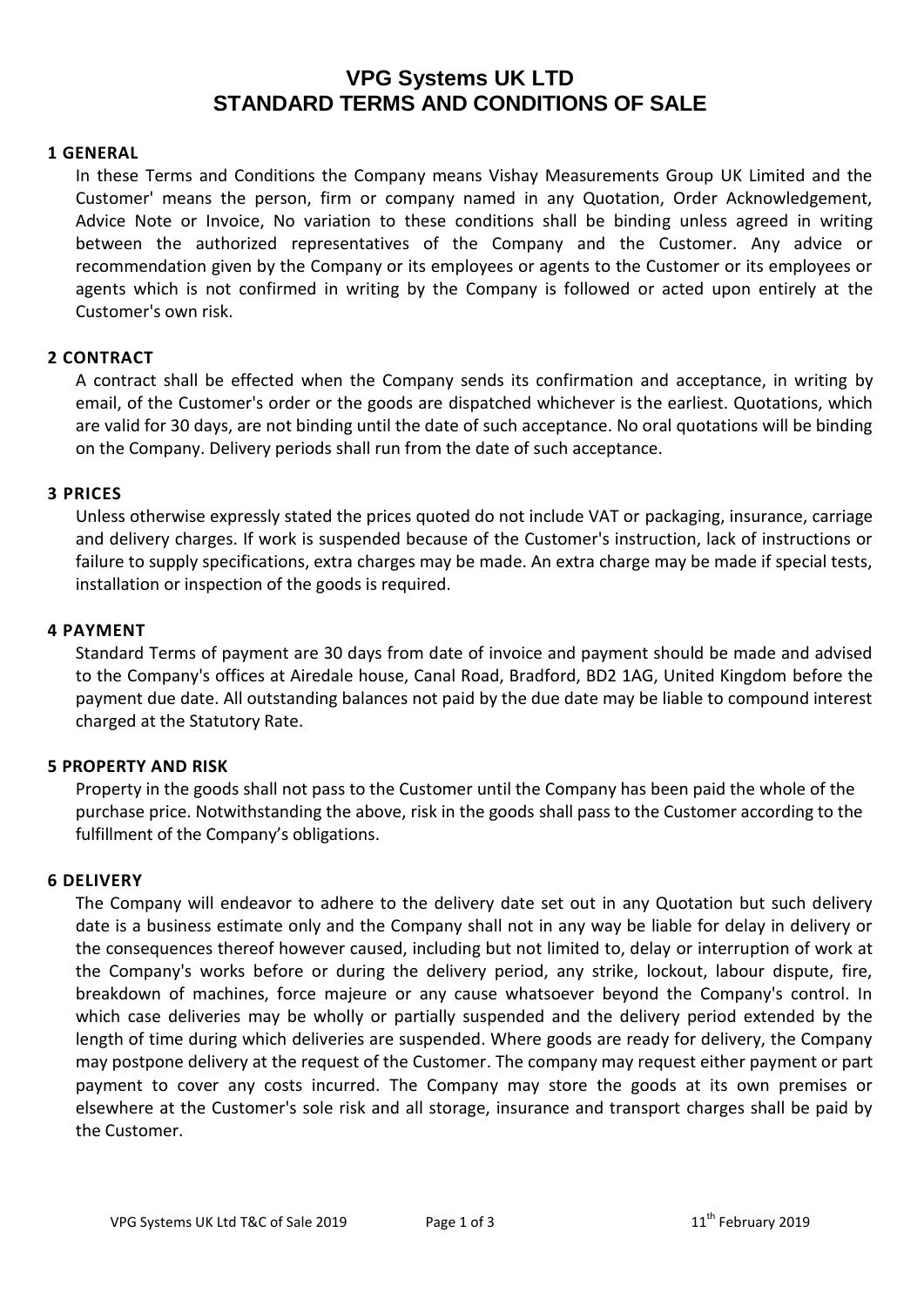## **7 DISCREPANCIES**

Any Discrepancies must be advised to the company in writing within 4 calendar weeks of the receipt of the goods. Claims outside this period cannot be considered.

The company must also be given the opportunity to inspect, re-count or re-weigh if required.

### **8 CANCELLATION**

No contract for goods ordered may be cancelled by the Customer and no goods may be returned without prior written consent of the Company.

If the Company agrees to accept a cancellation it shall be entitled to charge the Customer a cancellation and/or re-stocking fee of up to fifteen per cent (15%) of the purchase price in respect of costs and expenses incurred and other damages without prejudice to any right to claim further costs, expenses and damages howsoever arising. The customer is responsible for returning any such returned goods, in good condition, to the Company.

#### **9 GUARANTEE**

- a) The Company guarantees its' goods against defects of materials or workmanship for a period of one year commencing on the date on which the goods are dispatched, or according to terms stated on the order acknowledgement, or other written agreements with the Company. The Company in so far as it is able will also pass on to the Customer the benefit of all other manufacturers' guarantees connected with the goods supplied which are not of the Company's manufacture.
- b) The Company's liability under this Clause shall apply to defects that appear during normal and proper operational use in accordance with any operating or service manuals supplied by the Company. The Company shall be under no liability in respect of any defect of the goods arising from any causes beyond the Seller's reasonable control, or to defects arising from the Customer's faulty maintenance or handling or from alterations carried out without the Company's prior authorization in writing or from repairs which have not been carried out in accordance with any operating or service manual supplied by the Company nor does it apply to normal wear and tear.
- c) The Company's liability under this Clause is limited to replacing or making good the defects in the goods.
- d) If the Company so requests, the Customer, at the expense and risk of the Customer, shall send the goods, or part thereof which are to be replaced or made good, to the Company or some other place nominated by the Company. Any repaired or substituted goods may be delivered to the Customer at the risk of the Customer but the Company may, if it wishes, pay the cost of carriage.

## **10 LIABILITY**

- a) The Company shall be under no liability for any damage caused to the goods during transit, where the method of transit has been specified by the Customer.
- b) Although the greatest care is always taken to recommend the use of appropriate components and to advise and assist in the correct installation, the Company cannot accept any liability whatsoever for the incorrect functioning of these components after delivery or installation or for any consequential loss, injury or damage which may result from their use and the Company's liability is strictly limited to the replacement of components which are shown to have been faulty when dispatched.